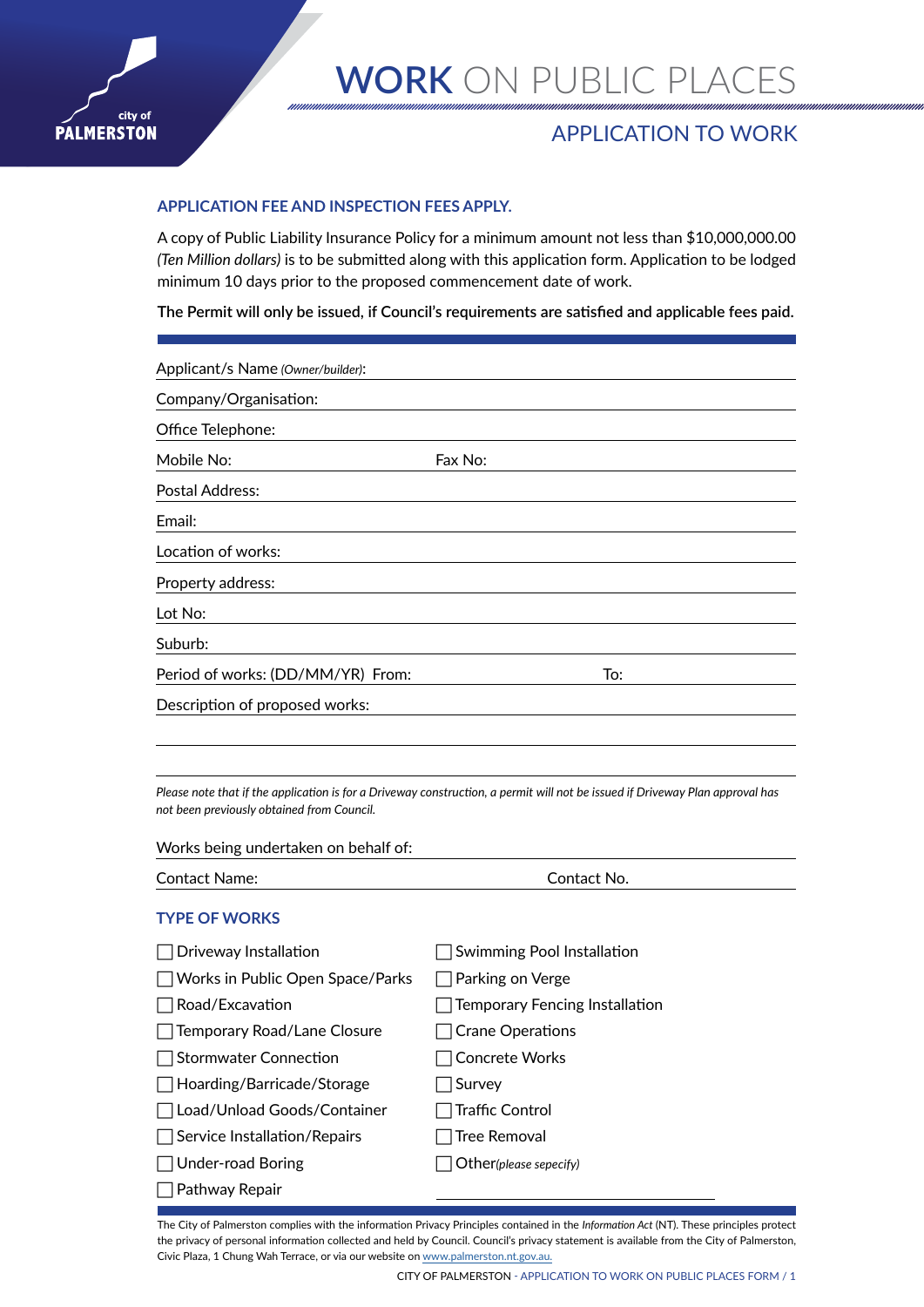

## APPLICATION TO WORK

### **TYPE OF VEHICLE / MACHINERY TO BE USED**

| Chipper  | Crane (size)<br>Truck (size)<br><b>Cherry Picker</b><br>Scissor Lift                                                                                                    | Concrete Pump<br>Concrete Truck<br>Earth Moving Equipment (type)<br>Other (list |  |
|----------|-------------------------------------------------------------------------------------------------------------------------------------------------------------------------|---------------------------------------------------------------------------------|--|
| I (name) |                                                                                                                                                                         | agree that:                                                                     |  |
| 1.       | This form is an application only and that works are not to commence until a permit<br>has been issued.                                                                  |                                                                                 |  |
| 2.       | A copy of Public Risk Insurance Policy for a minimum amount not less than<br>\$10,000,000.00 is attached to this application form.                                      |                                                                                 |  |
| З.       | That Council Inspection fees need to be paid for permit approval.                                                                                                       |                                                                                 |  |
| 4.       | The processing of this application and issue of the approved permit will take up to 10<br>working days.                                                                 |                                                                                 |  |
| 5.       | That a copy of an approved permit is to remain on site at all times whilst the works are<br>in place and that the permit may be cancelled if this is not complied with. |                                                                                 |  |
| 6.       | Council will be contacted prior to any works.                                                                                                                           |                                                                                 |  |
| 7.       | Traffic Management Plan and Engineering drawings have to be provided if required or<br>on request.                                                                      |                                                                                 |  |
| 8.       | Appropriate advertising will be undertaken to notify all affected residents, prior to any<br>works in accordance with Council's requirements.                           |                                                                                 |  |
| 9.       | Bonds may be required to be paid before collecting the permit.                                                                                                          |                                                                                 |  |
|          | 10. To undertake and abide by the conditions attached with this application and any<br>additional conditions specified in the permit.                                   |                                                                                 |  |

In order for this application to be assessed all fields shall be completed and Items 1 to 10 must be checked.

| Signature of Applicant:         | Date:       |
|---------------------------------|-------------|
| <b>OFFICE USE ONLY</b>          |             |
| Date of Receipt:                | No.         |
| Fee Amount: \$                  | Receipt No: |
| Payment Options:                |             |
| <b>Application Received By:</b> | Date:       |
| <b>Application Provided To:</b> | Date:       |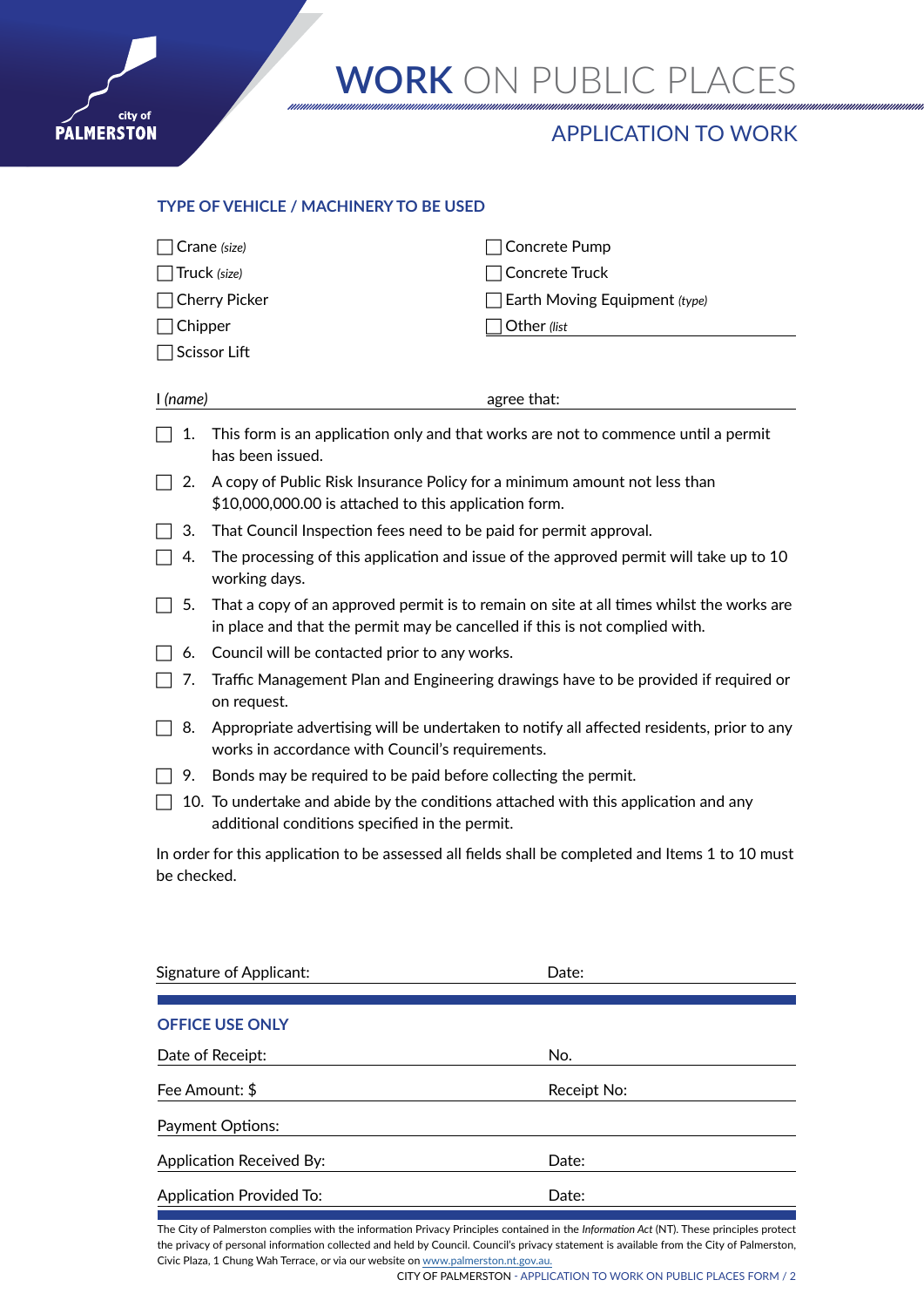

## APPLICATION TO WORK

### **PERMIT CONDITIONS**

At all times it is accepted that the Applicant/Permit Holder is fully aware of Council's standard requirements, and any other conditions specific to the works being applied for. The applicant of this permit understands and agrees to comply with the following conditions as part of this approval for works:

#### **General**

city of

**PALMERSTON** 

- Works shall NOT commence until a signed copy of the Permit to Work on Public Places has been issued.
- A copy of the permit is to remain on site at all times whilst permitted works are being undertaken. Failure to produce this permit on site when requested by a Council Officer may result in the permit being cancelled and or a cease work notice being issued.
- $\blacksquare$  The issue of the permit is subject to the conditions of approval stated here as part of this permit and any other special terms and conditions as stated by Council.
- $\blacksquare$  It is the responsibility of the applicant to contact the City of Palmerston prior to any works commencing.
- The permit will be applicable for work between the hours of 7.00am to 6.00pm Monday to Saturday. No work is allowed on Sunday and Public Holidays unless approved otherwise by Council. Restricted hours apply to works being undertaken on roads that may disrupt peak hour traffic and bus routes. Works will only be permitted between 8.30am and 4.00pm. Works in school zones is only permitted between 8.30am and 2.00pm.
- $\blacksquare$  The applicant accepts complete responsibility for determining the location of all services and equipment of service authorities in the vicinity of the works being undertaken, and to take all steps necessary to protect any such equipment and services which may be located within the area. This includes street trees and other assets. The contractor shall seek out any plans and information to ascertain the location of services and shall advise the relevant authorities prior to works being undertaken. *(Dial Before You Dig 1100)*.
- **Council shall at all times be indemnified against claims of all types as a result of actions by the** Permit Holder.
- All inspections incur an inspection fee in accordance with Council's fees and charges.
- $\blacksquare$  Failure of the applicant to abide by the conditions laid out may result in the works being done by others to Council's satisfaction at the applicant's expense.
- **The applicant shall abide by and comply with the requirement of all ordinances, relevant** legislation and Council by-laws, permit conditions and any directions given by Council, relevant to the proposed works.
- All works are to be carried out to the satisfaction of Council at no cost to Council.

#### **Site Management, Safety, Traffic and Pedestrian Management**

- **Traffic/pedestrian management plan and diagrams are to be submitted along with the** application to work on public places.
- **Traffic/pedestrian management plan and diagrams are to be compiled by a person with Level** 1 Work Zone Traffic Management Accreditation.
- **Traffic/pedestrian management plan and diagrams shall be complied with for all permitted** works.
- All persons setting up and managing traffic control must have the relevant Work Zone Traffic Management Accreditation.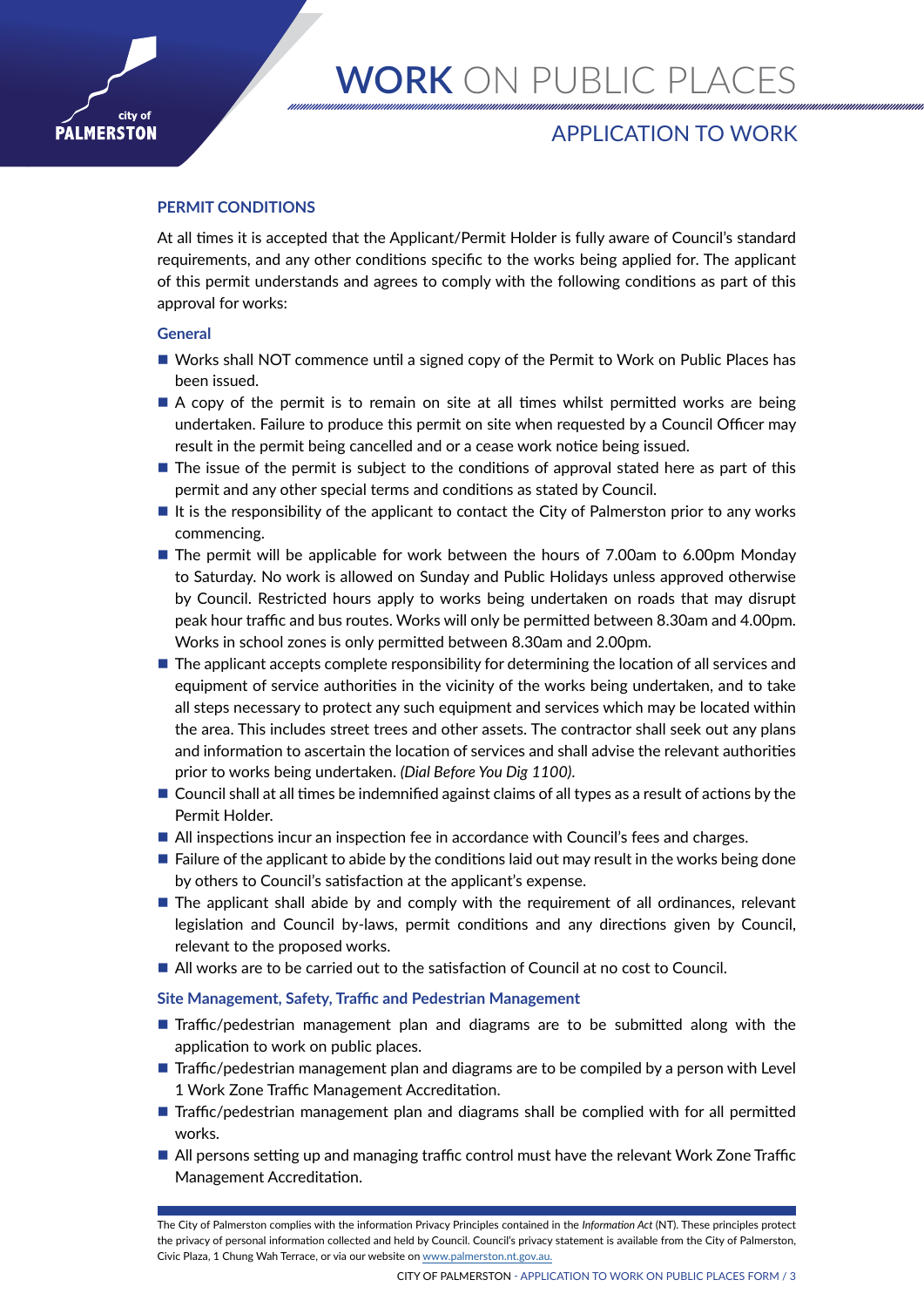

## APPLICATION TO WORK

- $\blacksquare$  Maintain any works in a condition suitable for the safe and comfortable passage of vehicles and pedestrians at all times until the works are fully reinstated.
- All works shall comply with all necessary safety precautions and requirements relating to the use of signs, barriers, hoardings and warning devices as specified by the Standards Association of Australia, Work Health and Safety and as directed by Council.
- The permit may be revoked if weather conditions do not permit or endanger trafficable, vehicular or pedestrian use within any given area.
- All works must be fenced off or appropriate barriers in place and maintained in a safe condition at all times. All security/safety fencing is to clearly identify the contractors name and contact details.
- Steel plates used to cover exposed trenches are to be skid resistant and placed at right angles to oncoming traffic.
- **Bitumen surfaces are to be reinstated as soon as practicable and shall be continuously** maintained until works are complete.
- Road works will be reinstated to a minimum of 1 metre width. A 50mm thick asphalt bridge shall be installed a minimum of 300mm wide on each side of the trench.
- Concrete and paving reinstatement in the CBD is to match the existing surface materials.
- All excavations are to be inspected by a Council officer prior to any backfilling. The applicant shall contact Council a minimum of one (1) working day prior to requiring an inspection.
- All works shall comply with Council's requirements and the NTG Specification for Roadwork's and Bridgework's *(where applicable)*.
- All excavations that cross roads and pathways will be backfilled with cement stabilised sand 6% cement by weight ratio *(7MPa)*, poured from an agitator.
- All works are to be carried out and fully reinstated by the approved completion date.
- Maintain all works in a condition suitable to the safe and comfortable passage of vehicles and pedestrians at all times until the works are fully completed.
- Representatives of the City of Palmerston shall be allowed to enter the site of works at any time to ensure all works are carried out to Council requirements.
- A minimum of 1.2m public access is to be maintained for pedestrians at all times.

### **Road Closures**

- $\blacksquare$  Bi-directional traffic shall be maintained at all times.
- $\blacksquare$  If two lanes of traffic cannot be maintained throughout the course of the works, the applicant may apply for alternative traffic management control options.
- **Bus services, Waste collection services, Northern Territory Fire and Emergency Services** (NTFES) and Ambulance to be notified, for all permitted temporary/ permanent road closures.
- Written confirmation that you have contacted these authorities is required prior to commencing works.
- $\blacksquare$  Note that they may have additional requirements so early advise is essential.
- Council requires all temporary road closures to be advertised. A minimum of two (2) advertisements is required to be placed in the Public Notices section of the Northern Territory newspaper *(NT News)*. The first advertisement is required 2 weeks in advance of the works. The second advertisement is required in the Saturday NT News the weekend prior to the works. A letterbox drop is required, a minimum of One (1) week prior to the works
- The advertisement and the Flyer *(letter)* are to be checked by Council prior to issue.
- All affected businesses, residents and Council must be advised of any changes to the programmed works.